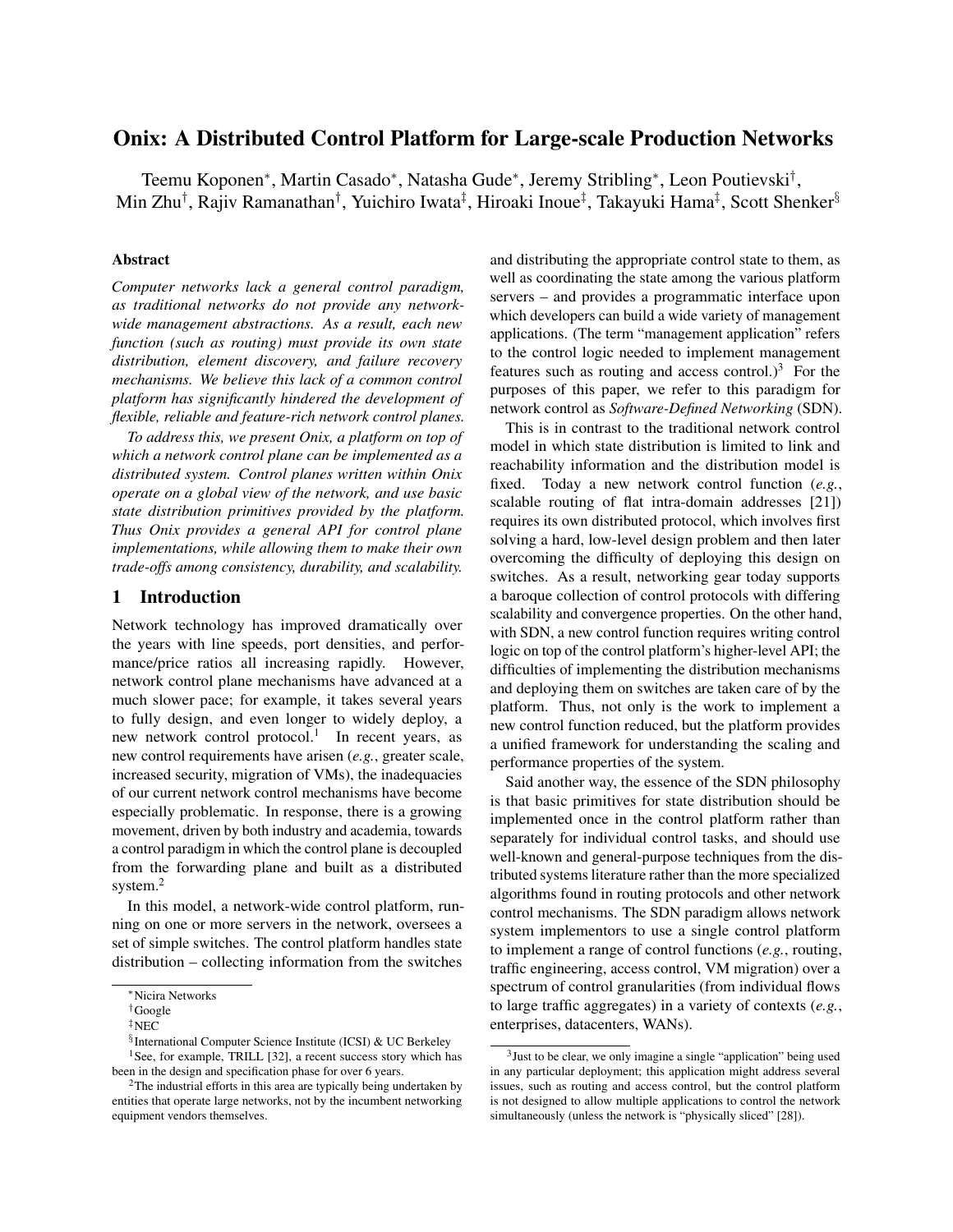Because the control platform simplifies the duties of both switches (which are controlled by the platform) and the control logic (which is implemented on top of the platform) while allowing great generality of function, the control platform is the crucial enabler of the SDN paradigm. The most important challenges in building a production-quality control platform are:

- *Generality:* The control platform's API must allow management applications to deliver a wide range of functionality in a variety of contexts.
- *Scalability:* Because networks (particularly in the datacenter) are growing rapidly, any scaling limitations should be due to the inherent problems of state management, not the implementation of the control platform.
- *Reliability:* The control platform must handle equipment (and other) failures gracefully.
- *Simplicity:* The control platform should simplify the task of building management applications.
- *Control plane performance:* The control platform should not introduce significant additional control plane latencies or otherwise impede management applications (note that forwarding path latencies are unaffected by SDN). However, the requirement here is for adequate control-plane performance, not optimal performance. When faced with a tradeoff between generality and control plane performance, we try to optimize the former while satisficing the latter.<sup>[4](#page-1-0)</sup>

While a number of systems following the basic paradigm of SDN have been proposed, to date there has been little published work on how to build a network control platform satisfying all of these requirements. To fill this void, in this paper we describe the design and implementation of such a control platform called Onix (Sections 2-5). While we do not yet have extensive deployment experience with Onix, we have implemented several management applications which are undergoing production beta trials for commercial deployment. We discuss these and other use cases in Section 6, and present some performance measures of the platform itself in Section 7.

Onix did not arise *de novo*, but instead derives from a long history of related work, most notably the line

<span id="page-1-2"></span>

Figure 1: There are four components in an Onix controlled network: managed physical infrastructure, connectivity infrastructure, Onix, and the control logic implemented by the management application. This figure depicts two Onix instances coordinating and sharing (via the dashed arrow) their views of the underlying network state, and offering the control logic a read/write interface to that state. Section [2.2](#page-2-0) describes the NIB.

of research that started with the 4D project [\[15\]](#page-13-3) and continued with RCP [\[3\]](#page-13-4), SANE [\[6\]](#page-13-5), Ethane [\[5\]](#page-13-6) and NOX [\[16\]](#page-13-7) (see [\[4,](#page-13-8)[23\]](#page-13-9) for other related work). While all of these were steps towards shielding protocol design from low-level details, only NOX could be considered a control platform offering a general-purpose API.<sup>[5](#page-1-1)</sup> However, NOX did not adequately address reliability, nor did it give the application designer enough flexibility to achieve scalability.

The primary contributions of Onix over existing work are thus twofold. First, Onix exposes a far more general API than previous systems. As we describe in Section [6,](#page-8-0) projects being built on Onix are targeting environments as diverse as the WAN, the public cloud, and the enterprise data center. Second, Onix provides flexible distribution primitives (such as DHT storage and group membership) allowing application designers to implement control applications without re-inventing distribution mechanisms, and while retaining the flexibility to make performance/scalability trade-offs as dictated by the application requirements.

### 2 Design

Understanding how Onix realizes a production-quality control platform requires discussing two aspects of its design: the context in which it fits into the network, and the API it provides to application designers.

### 2.1 Components

There are four components in a network controlled by Onix, and they have very distinct roles (see Figure [1\)](#page-1-2).

• *Physical infrastructure:* This includes network switches and routers, as well as any other network elements (such as load balancers) that support an interface allowing Onix to read and write the

<span id="page-1-0"></span><sup>4</sup>There might be settings where optimizing control plane performance is crucial. For example, if one cannot use backup paths for improved reliability, one can only rely on a fine-tuned routing protocol. In such settings one might not use a general-purpose control platform, but instead adopt a more specialized approach. We consider such settings increasingly uncommon.

<span id="page-1-1"></span><sup>5</sup>Only a brief sketch of NOX has been published; in some ways, this paper can be considered the first in-depth discussion of a NOX-like design, albeit in a second-generation form.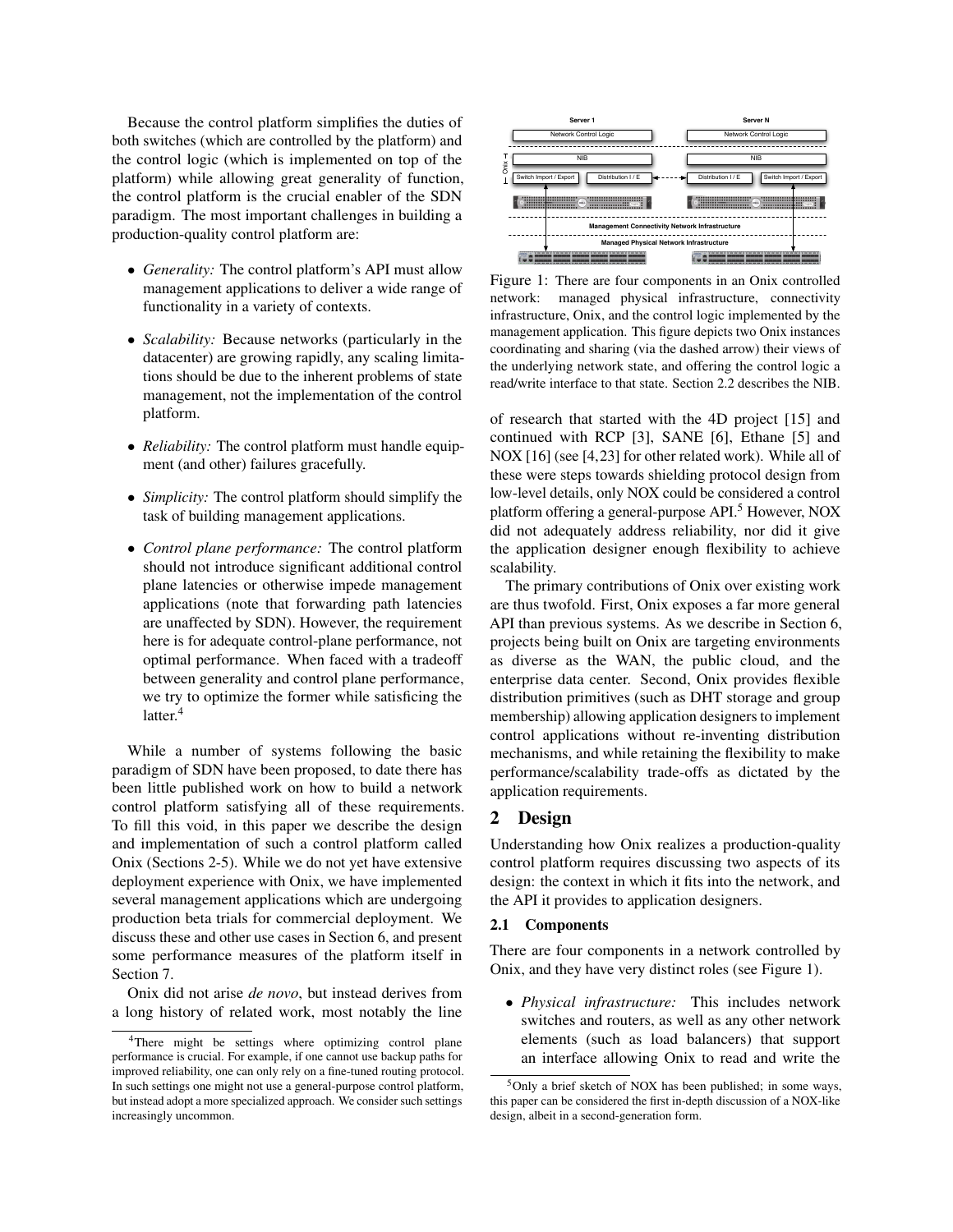state controlling the element's behavior (such as forwarding table entries). These network elements need not run any software other than that required to support this interface and (as described in the following bullet) achieve basic connectivity.

- *Connectivity infrastructure:* The communication between the physical networking gear and Onix (the "control traffic") transits the connectivity infrastructure. This control channel may be implemented either in-band (in which the control traffic shares the same forwarding elements as the data traffic on the network), or out-of-band (in which a separate physical network is used to handle the control traffic). The connectivity infrastructure must support bidirectional communication between the Onix instances and the switches, and optionally supports convergence on link failure. Standard routing protocols (such as IS-IS or OSPF) are suitable for building and maintaining forwarding state in the connectivity infrastructure.
- *Onix:* Onix is a distributed system which runs on a cluster of one or more physical servers, each of which may run multiple Onix instances. As the control platform, Onix is responsible for giving the control logic programmatic access to the network (both reading and writing network state). In order to scale to very large networks (millions of ports) and to provide the requisite resilience for production deployments, an Onix instance is also responsible for disseminating network state to other instances within the cluster.
- *Control logic:* The network control logic is implemented on top of Onix's API. This control logic determines the desired network behavior; Onix merely provides the primitives needed to access the appropriate network state.

These are the four basic components of an SDNbased network. Before delving into the design of Onix, we should clarify our intended range of applicability. We assume that the physical infrastructure can forward packets much faster (typically by two or more orders of magnitude) than Onix (or any general control platform) can process them; thus, we do not envision using Onix to implement management functions that require the control logic to know about per-packet (or other rapid) changes in network state.

### <span id="page-2-0"></span>2.2 The Onix API

The principal contribution of Onix is defining a *useful* and *general* API for network control that allows for the development of scalable applications. Building on previous work [\[16\]](#page-13-7), we designed Onix's API around a view of the

physical network, allowing control applications to read and write state to any element in the network. Our API is therefore data-centric, providing methods for keeping state consistent between the in-network elements and the control application (running on multiple Onix instances).

More specifically, Onix's API consists of a data model that represents the network infrastructure, with each network element corresponding to one or more data objects. The control logic can: read the current state associated with that object; alter the network state by operating on these objects; and register for notifications of state changes to these objects. In addition, since Onix must support a wide range of control scenarios, the platform allows the control logic to customize (in a way we describe later) the data model and have control over the placement and consistency of each component of the network state.

The copy of the network state tracked by Onix is stored in a data structure we call the Network Information Base (NIB), which we view as roughly analogous to the Routing Information Base (RIB) used by IP routers. However, rather than just storing prefixes to destinations, the NIB is a graph of all network entities within a network topology. The NIB is both the heart of the Onix control model and the basis for Onix's distribution model. Network control applications are implemented by reading and writing to the NIB (for example modifying forwarding state or accessing port counters), and Onix provides scalability and resilience by replicating and distributing the NIB between multiple running instances (as configured by the application).

While Onix handles the replication and distribution of NIB data, it relies on application-specific logic to both detect and provide conflict resolution of network state as it is exchanged between Onix instances, as well as between an Onix instance and a network element. The control logic may also dictate the consistency guarantees for state disseminated between Onix instances using distributed locking and consensus algorithms.

In order to simplify the discussion, we assume that the NIB only contains physical entities in the network. However, in practice it can easily be extended to support logical elements (such as tunnels).

#### 2.3 Network Information Base Details

At its most generic level, the NIB holds a collection of *network entities*, each of which holds a set of key-value pairs and is identified by a flat, 128-bit, global identifier. These network entities are the base structure from which all types are derived. Onix supports stronger typing through *typed entities*, representing different network elements (or their subparts). Typed entities then contain a predefined set of attributes (using the key-value pairs) and methods to perform operations over those attributes.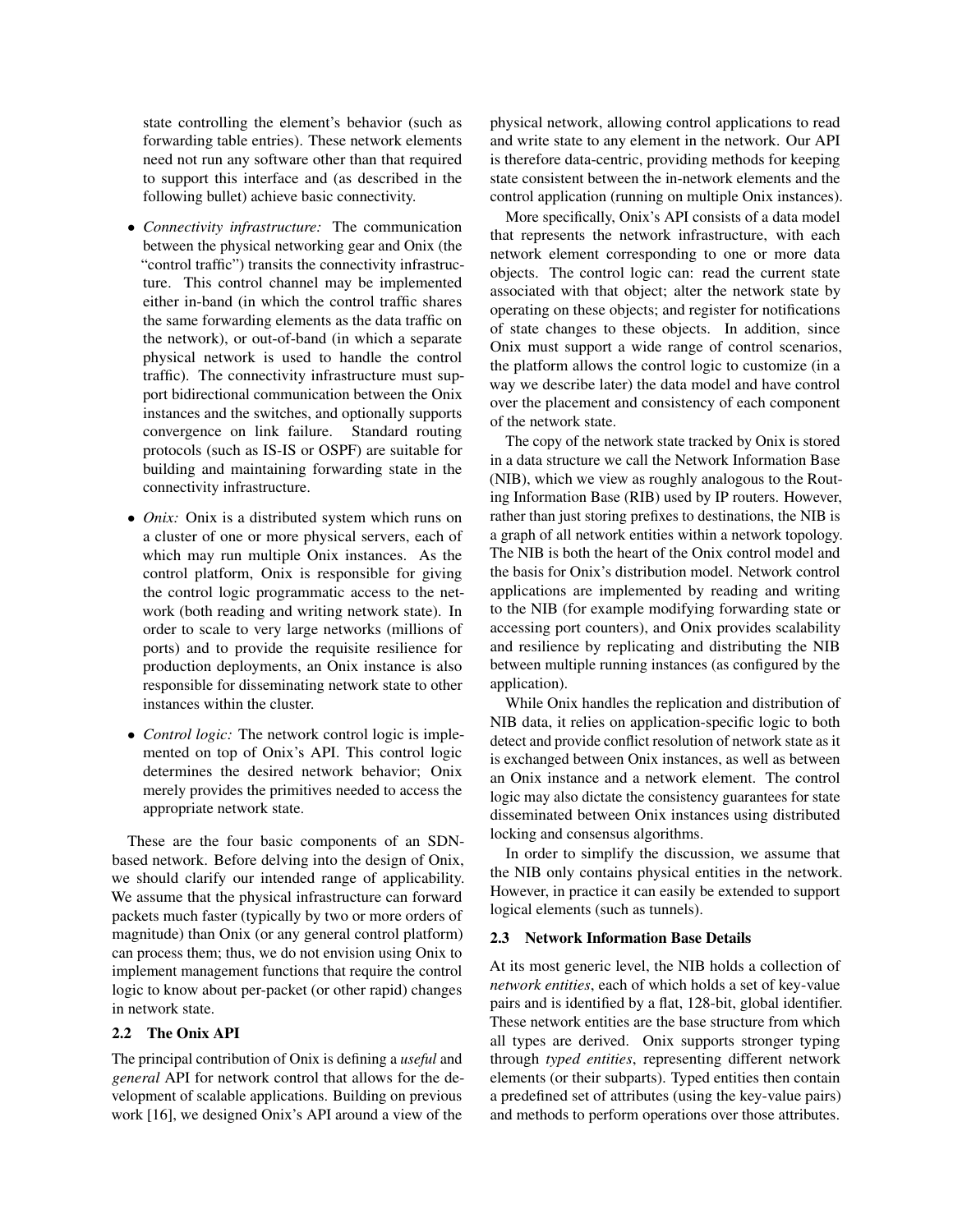<span id="page-3-0"></span>

Figure 2: The default network entity classes provided by Onix's API. Solid lines represent inheritance, while dashed lines correspond to referential relation between entity instances. The numbers on the dashed lines show the quantitative mapping relationship (*e.g.*, one Link maps to two Ports, and two Ports can map to the same Link). Nodes, ports and links constitute the network topology. All entity classes inherit the same base class providing generic key-value pair access.

For example, there is a Port entity class that can belong to a list of ports in a Node entity. Figure [2](#page-3-0) illustrates the default set of typed entities Onix provides – all typed entities have a common base class limited to generic key-value pair access. The type-set within Onix is not fixed and applications can subclass these basic classes to extend Onix's data model as needed.<sup>[6](#page-3-1)</sup>

The NIB provides multiple methods for the control logic to gain access to network entities. It maintains an index of all of its entities based on the entity identifier, allowing for direct querying of a specific entity. It also supports registration for notifications on state changes or the addition/deletion of an entity. Applications can further extend the querying capabilities by listening for notifications of entity arrivals and maintaining their own indices.

The control logic for a typical application is therefore fairly straightforward. It will register to be notified on some state change (*e.g.*, the addition of new switches and ports), and once the notification fires, it will manipulate the network state by modifying the key-value pairs of the affected entities.

The NIB provides neither fine-grained nor distributed locking mechanisms, but rather a mechanism to request and release exclusive access to the NIB data structure of the local instance. While the application is given the guarantee that no other thread is updating the NIB within the same controller instance, it is not guaranteed the state (or related state) remains untouched by other Onix instances or network elements. For such coordination, it must use mechanisms implemented externally to the NIB. We describe this in more detail in Section [4;](#page-6-0) for now, we assume this coordination is mostly static and requires control logic involvement during failure conditions.

All NIB operations are asynchronous, meaning that updating a network entity only guarantees that the update message will eventually be sent to the corresponding

<span id="page-3-2"></span>

| Category             | <b>Purpose</b>                     |  |  |  |
|----------------------|------------------------------------|--|--|--|
| Query                | Find entities.                     |  |  |  |
| Create, destroy      | Create and remove entities.        |  |  |  |
| Access attributes    | Inspect and modify entities.       |  |  |  |
| <b>Notifications</b> | Receive updates about changes.     |  |  |  |
| Synchronize          | Wait for updates being exported to |  |  |  |
|                      | network elements and controllers.  |  |  |  |
| Configuration        | Configure how state is imported    |  |  |  |
|                      | to and exported from the NIB.      |  |  |  |
| $P_{11}11$           | Ask for entities to be imported    |  |  |  |
|                      | on-demand.                         |  |  |  |

Table 1: Functions provided by the Onix NIB API.

network element and/or other Onix instances – no ordering or latency guarantees are given. While this has the potential to simplify the control logic and make multiple modifications more efficient, often it is useful to know when an update has successfully completed. For instance, to minimize disruption to network traffic, the application may require the updating of forwarding state on multiple switches to happen in a particular order (to minimize, for example, packet drops). For this purpose, the API provides a synchronization primitive: if called for an entity, the control logic will receive a callback once the state has been pushed. After receiving the callback, the control logic may then inspect the contents of the NIB and verify that the state is as expected before proceeding. We note that if the control logic implements distributed coordination, race-conditions in state updates will either not exist or will be transient in nature.

An application may also only rely on NIB notifications to react to failures in modifications as they would any other network state changes. Table [1](#page-3-2) lists available NIBmanipulation methods.

# 3 Scaling and Reliability

To be a viable alternative to the traditional network architecture, Onix must meet the scalability and reliability requirements of today's (and tomorrow's) production networks. Because the NIB is the focal point for the system state and events, its use largely dictates the scalability and reliability properties of the system. For example, as the number of elements in the network increases, a NIB that is not distributed could exhaust system memory. Or, the number of network events (generated by the NIB) or work required to manage them could grow to saturate the CPU of a single Onix instance.[7](#page-3-3)

This and the following section describe the NIB distribution framework that enables Onix to scale to very

<span id="page-3-1"></span><sup>6</sup>Subclassing also enables control over how the key-value pairs are stored within the entity. Control logics may prefer different trade-offs between memory and CPU usage.

<span id="page-3-3"></span><sup>&</sup>lt;sup>7</sup>In one of our upcoming deployments, if a single-instance application took one second to analyze the statistics of a single Port and compute a result (*e.g.*, for billing purposes), that application would take two months to process all Ports in the NIB.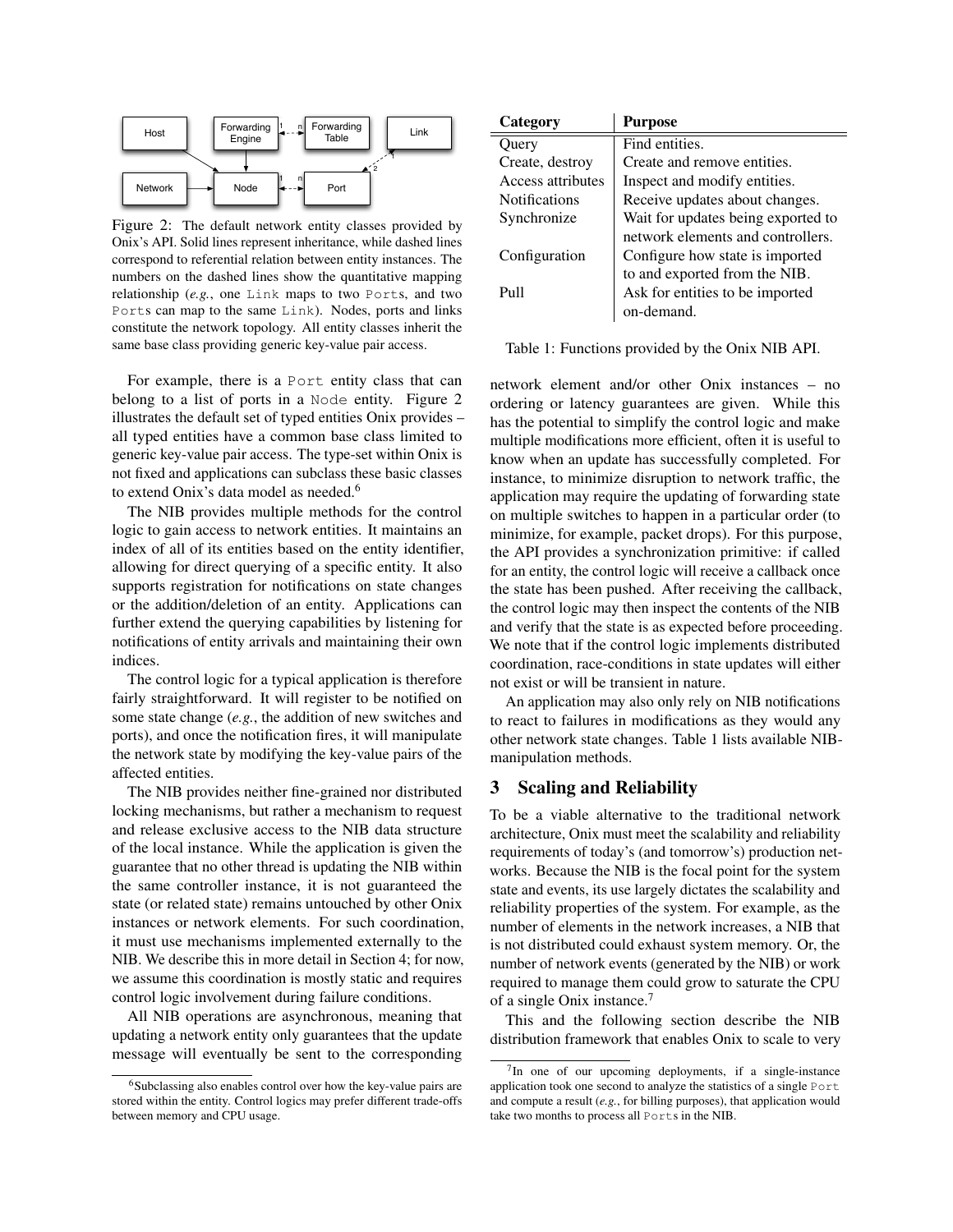large networks, and to handle network and controller failure.

#### 3.1 Scalability

Onix supports three strategies that can used to improve scaling. First, it allows control applications to *partition* the workload so that adding instances reduces work without merely replicating it. Second, Onix allows for *aggregation* in which the network managed by a cluster of Onix nodes appears as a single node in a separate cluster's NIB. This allows for federated and hierarchical structuring of Onix clusters, thus reducing the total amount of information required within a single Onix cluster. Finally, Onix provides applications with control over the *consistency* and *durability* of the network state. In more detail:

- *Partitioning.* The network control logic may configure Onix so that a particular controller instance keeps only a subset of the NIB in memory and up-to-date. Further, one Onix instance may have connections to a subset of the network elements, and subsequently, can have fewer events originating from the elements to process.
- *Aggregation*. In a multi-Onix setup, one instance of Onix can expose a subset of the elements in its NIB as an aggregate element to another Onix instance. This is typically used to expose less fidelity to upper tiers in a hierarchy of Onix controllers. For example, in a large campus network, each building might be managed by an Onix controller (or controller cluster) which exposes all of the network elements in that building as a single aggregate node to a global Onix instance which performs campus-wide traffic engineering. This is similar in spirit to global control management paradigms in ATM networks [\[27\]](#page-13-10).
- *Consistency and durability.* The control logic dictates the consistency requirements for the network state it manages. This is done by implementing any of the required distributed locking and consistency algorithms for state requiring strong consistency, and providing conflict detection and resolution for state not guaranteed to be consistent by use of these algorithms. By default, Onix provides two data stores that an application can use for state with differing preferences for durability and consistency. For state applications that favor durability and stronger consistency, Onix offers a replicated transactional database and, for volatile state that is more tolerant of inconsistencies, a memory-based one-hop DHT. We return to these data stores in Section [4.](#page-6-0)

The above scalability mechanisms can be used to manage networks too large to be controlled by a single Onix instance. To demonstrate this, we will use a running example: an application that can establish paths between switches in a managed topology, with the goal of establishing complete routes through the network.

**Partition.** We assume a network with a modest number of switches that can be easily handled by a single Onix instance. However, the number and size of all forwarding state entries on the network exceeds the memory resources of a single physical server.

To handle such a scenario, the control logic can replicate all switch state, but it must partition the forwarding state and assign each partition to a unique Onix instance responsible for managing that state. The method of partitioning is unimportant as long as it creates relatively consistent chunks.

The control logic can record the switch and link inventory in the fully-replicated, durable state shared by all Onix instances, and it can coordinate updates using mechanisms provided by the platform. However, information that is more volatile, such as link utilization levels, can be stored in the DHT. Each controller can use the NIB's representation of the complete physical topology (from the replicated database), coupled with link utilization data (from the DHT), to configure the forwarding state necessary to ensure paths meeting the deployment's requirements throughout the network.

The resulting distribution strategy closely resembles the use of head-end routers in MPLS [\[24\]](#page-13-11) to manage tunnels. However, instead of a DHT, MPLS uses intra-domain routing protocols to disseminate the link utilization information.

Aggregate. As our example network grows, partitioning the path management no longer suffices. We assume that the Onix instances are still capable of holding the full NIB, but the control logic cannot keep up with the number of network events and thus saturates the CPU. This scenario follows from our experience in which CPU is commonly the limiting factor for control applications.

To shield remote instances from high-rates of updates, the application can aggregate a topology as a single logical node, and use that as the unit of event dissemination between instances. For example, the topology can be divided into logical areas, each managed by a distinct Onix instance. Onix instances external to an area would know the exact physical topology within the area, but would retrieve only topologically-aggregated link-utilization information from the DHT (originally generated by instances within that area).

This use of topological aggregation is similar to ATM PNNI [\[27\]](#page-13-10), in which the internals of network areas are aggregated into single logical nodes when exposed to neighboring routers. The difference is that the Onix instances and switches still have full connectivity between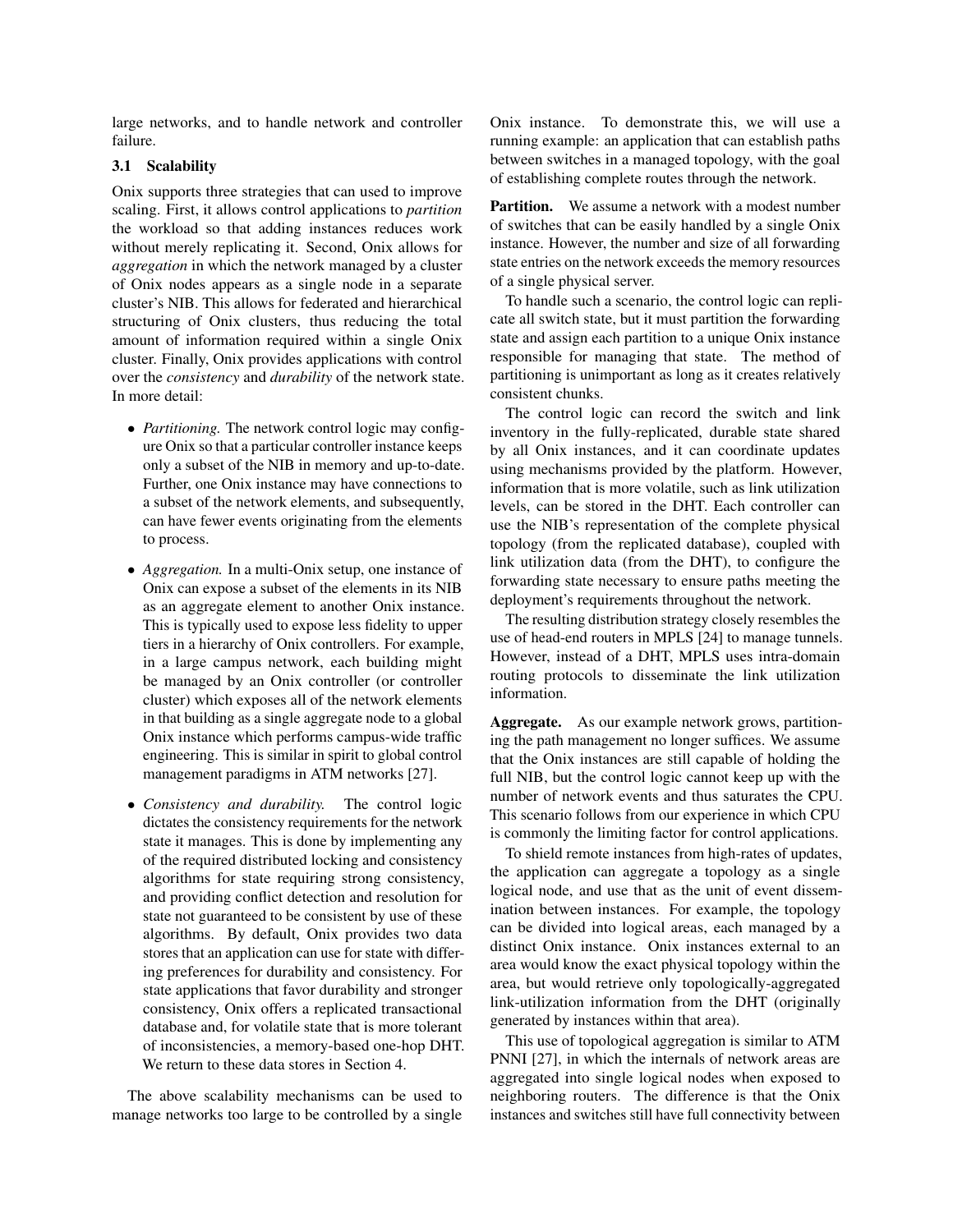them and it is assumed that the latency between any element (between the switches and Onix instances or between Onix instances) is not a problem.

Partition further. At some point, the number of elements within a control domain will overwhelm the capacity of a single Onix instance. However, due to relatively slow change rates of the physical network, it is still possible to maintain a distributed view of the network graph (the NIB).

Applications can still rely on aggregating link utilization information, but in a partitioned NIB scheme, they would use the inter-Onix state distribution mechanisms to mediate requests to switches in remote areas; this can be done by using NIB attributes as a remote communication channel. The "request" and "response" are relayed between the areas using the DHT. Because this transfer might happen via a third Onix instance, any application that needs faster response times may configure DHT key ranges for areas and use DHT keys such that for the modified entity its attributes are stored within the proper area.

It is possible for this approach to scale to wide-area deployment scenarious. For example, each partition could represent a large network area, and each network is exposed as an aggregate node to a cluster of Onix instances that make global routing decisions over the aggregate nodes. Thus, each partition makes local routing decisions, and the cluster makes routing decisions between these partitions (abstracting each as a single logical node). The state distribution requirements for this approach would be almost identical to hierarchical MPLS.

Inter-domain aggregation. Once the controlled network spans two separate ASes, sharing full topology information among the Onix instances becomes infeasible due to privacy reasons and the control logic designer needs to adapt the design again to changed requirements.

The platform does not dictate how the ASes would peer, but at a high-level they would have two requirements to fulfill: *a)* sharing their topologies at some level of detail (while preserving privacy) with their peers, and *b)* establishing paths for each other proactively (according to a peering contract) or on-demand, and exchanging their ingress information. For both requirements, there are proposals in academia [\[13\]](#page-13-12) and industry deployments [\[12\]](#page-13-13) that applications could implement to arrange peering between Onix instances in adjacent ASes.

#### 3.2 Reliability

Control applications on Onix must handle four types of network failures: forwarding element failures, link failures, Onix instance failures, and failures in connectivity between network elements and Onix instances (and

between the Onix instances themselves). This section discusses each in turn.

Network element and link failures. Modern control planes already handle network element and link failures, and control logic built on Onix can use the same mechanisms. If a network element or link fails, the control logic has to steer traffic around the failures. The dissemination times of the failures through the network together with the re-computation of the forwarding tables define the minimum time for reacting to the failures. Given increasingly stringent requirements convergence times, it may be preferrable that convergence be handled partially by backup paths with fast failover mechanisms in the network element.

Onix failures. To handle an Onix instance failure, the control logic has two options: running instances can detect a failed node and take over the responsibilities of the failed instance quickly, or more than one instance can simultaneously manage each network element.

Onix provides coordination facilities (discussed in Section [4\)](#page-6-0) for detecting and reacting to instance failures. For the simultaneous management of a network element by more than one Onix instance, the control logic has to handle lost update race conditions when writing to network state. To help, Onix provides hooks that applications can use to determine whether conflicting changes made by other instances to the network element can be overridden. Provided the control logic computes the same network element state in a deterministic fashion at each Onix instance, *i.e.*, every Onix instance implements the same algorithm, the state can remain inconsistent only transiently. At the high-level, this approach is similar to the reliability mechanisms of RCP [\[3\]](#page-13-4), in which multiple centralized controllers push updates over iBGP to edge routers.

Connectivity infrastructure failures. Onix state distribution mechanisms decouple themselves from the underlying topology. Therefore, they require connectivity to recover from failures, both between network elements and Onix instances as well as between Onix instances. There are a number of methods for establishing this connectivity. We describe some of the more common deployment scenarios below.

It is not unusual for an operational network to have a dedicated physical network or VLAN for management. This is common, for example, in large datacenter buildouts or hosting environments. In such environments, Onix can use the management network for control traffic, isolating it from forwarding plane disruptions. Under this deployment model, the control network uses standard networking gear and thus any disruption to the control network is handled with traditional protocols (*e.g.*, OSPF or spanning tree).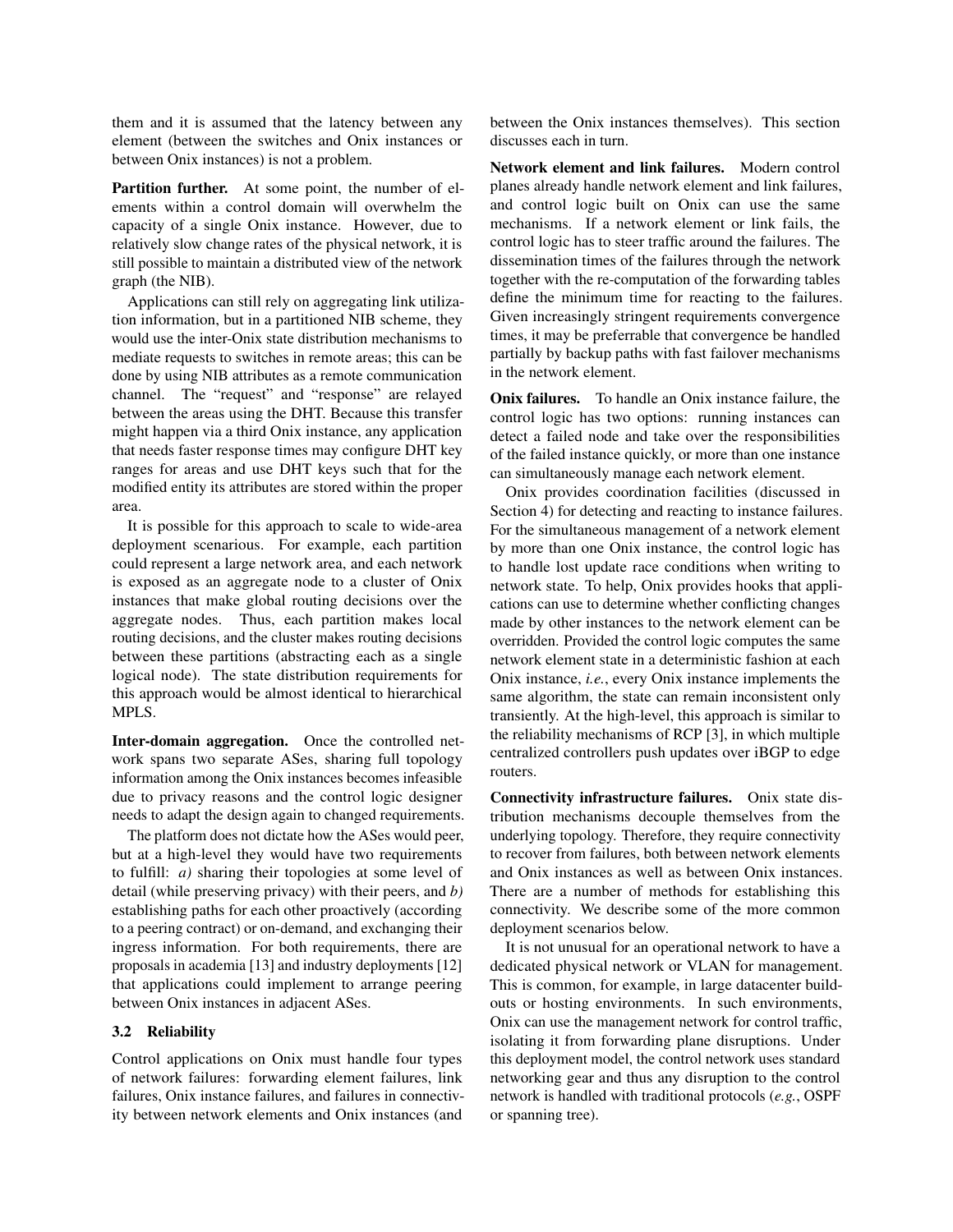Even if the environment does not provide a separate control network, the physical network topology is typically known to Onix. Therefore, it is possible for the control logic to populate network elements with static forwarding state to establish connecitivty between Onix and the switches. To guarantee connectivity in presence of failures, source routing can be combined with multipathing (also implemented below Onix): source routing packets over multiple paths can guarantee extremely reliable connectivity to the managed network elements, as well as between Onix instances.

# <span id="page-6-0"></span>4 Distributing the NIB

This section describes how Onix distributes its Network Information Base and the consistency semantics an application can expect from it.

### 4.1 Overview

Onix's support for state distribution mechanisms was guided by two observations on network management applications. First, applications have differing requirements on scalability, frequency of updates on shared space, and durability. For example network policy declarations change slowly and have stringent durability requirements. Conversely, logic using link load information relies on rapidly-changing network state that is more transient in nature (and thus does not have the same durability requirements).

Second, distinct applications often have different requirements for the consistency of the network state they manage. Link state information and network policy configurations are extreme examples: transientlyinconsistent status flags of adjacent links are easier for an application to resolve than an inconsistency in networkwide policy declaration. In the latter case, a human may be needed to perform the resolution correctly.

Onix supports an application's ability to choose between update speeds and durability by providing two separate mechanisms for distributing network state updates between Onix instances: one designed for high update rates with guaranteed availability, and one designed with durability and consistency in mind. Following the example of many distributed storage systems that allow applications to make performance/scalability tradeoffs [\[2,](#page-13-14) [8,](#page-13-15) [29,](#page-13-16) [31\]](#page-13-17), Onix makes application designers responsible for explicitly determining their preferred mechanism for any given state in the NIB – they can also opt to use the NIB solely as storage for local state. Furthermore, Onix can support arbitrary storage systems if applications write their own *import* and *export modules*, which transfer data into the NIB from storage systems and out of the NIB to storage systems respectively.

In solving the applications' preference for differing consistency requirements, Onix relies on their help: it expects the applications to use the provided coordination facilities [\[19\]](#page-13-18) to implement distributed locking or consensus protocols as needed. The platform also expects the applications to provide the implementation for handling any inconsistencies arising between updates, if they are not using strict data consistency. While applications are given the responsibility to implement the inconsistency handling, Onix provides a programmatic framework to assist the applications in doing so.

Thus, application designers are free to determine the trade-off between potentially simplified application architectures (promoting consistency and durability) and more efficient operations (with the cost of increased complexity). We now discuss the state distribution between Onix instances in more detail, as well as how Onix integrates network elements and their state into these distribution mechanisms.

#### 4.2 State Distribution Between Onix Instances

Onix uses different mechanisms to keep state consistent between Onix instances and between Onix and the network forwarding elements. The reasons for this are twofold. First, switches generally have low-powered management CPUs and limited RAM. Therefore, the protocol should be lightweight and primarily for consistency of forwarding state. Conversely, Onix instances can run on high powered general compute platforms and don't have such limitations. Secondly, the requirements for managing switch state are much narrower and better defined than that needed by any given application.

Onix implements a transactional persistent database backed by a replicated state machine for disseminating all state updates requiring durability and simplified consistency management. The replicated database comes with severe performance limitations, and therefore it is intended to serve only as a reliable dissemination mechanism for slowly changing network state. The transactional database provides a flexible SQL-based querying API together with triggers and rich data models for applications to use directly, as necessary.

To integrate the replicated database with the NIB, Onix includes import/export modules that interact with the database. These components load and store entity declarations and their attributes from/to the transactional database. Applications can easily group NIB modifications together into a single transaction to be exported to the database. When the import module receives a trigger invocation from the database about changed database contents, it applies the changes to the NIB.

For network state needing high update rates and availability, Onix provides a one-hop, eventually-consistent, memory-only DHT (similar to Dynamo [\[9\]](#page-13-19)), relaxing the consistency and durability guarantees provided by the replicated database. In addition to the common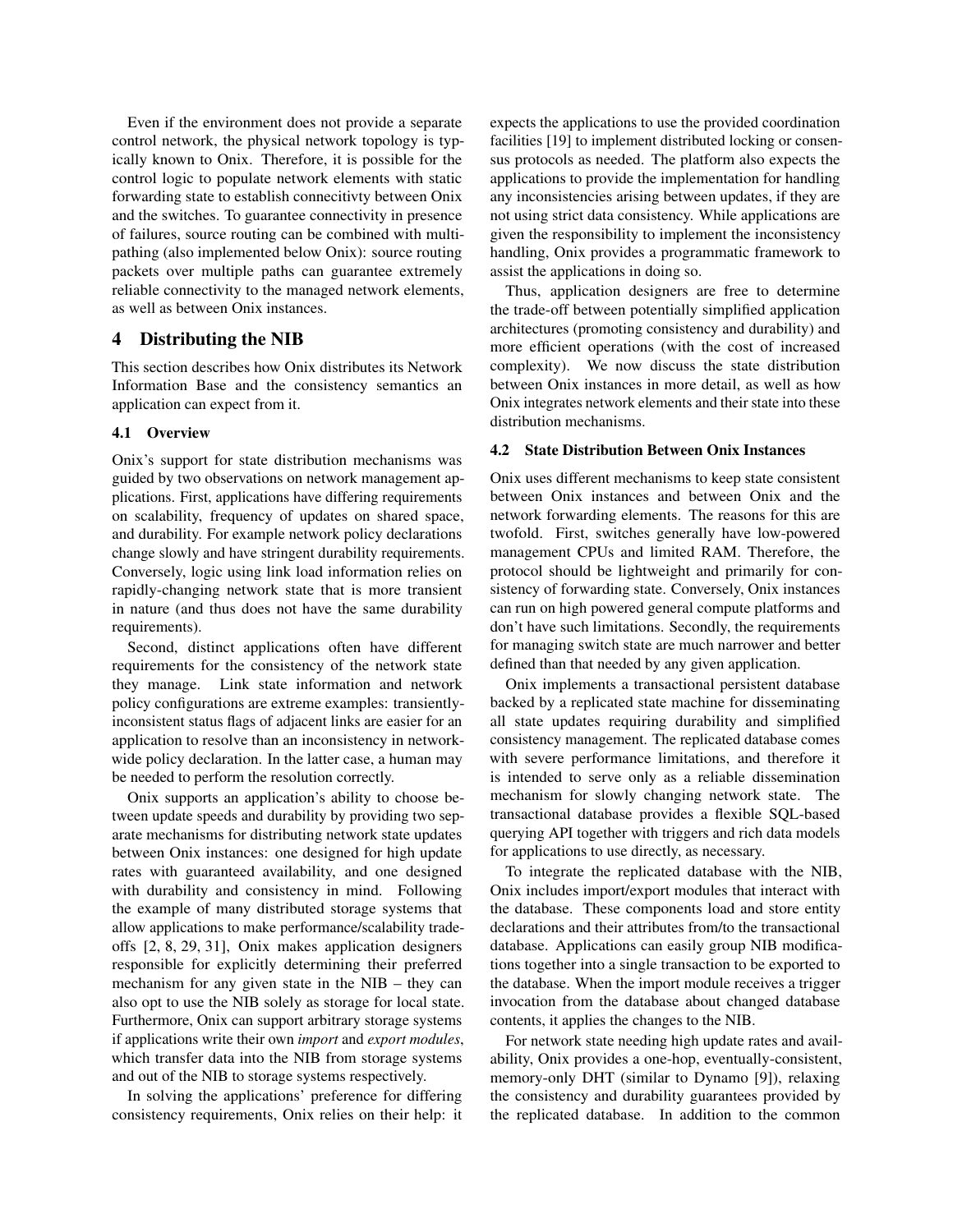get/put API, the DHT provides soft-state triggers: the application can register to receive a callback when a particular value gets updated, after which the trigger must be reinstalled. False positives are allowed to simplify the implementation of the DHT replication mechanism. The DHT implementation manages its membership state and assigns key-range responsibilities using the same coordination mechanisms provided to applications.

Updates to the DHT by multiple Onix instances can lead to state inconsistencies. For instance, while using triggers, the application must be carefully prepared for any race conditions that could occur due to multiple writers and callback delays. Also, the introduction of a second storage system may result in inconsistencies in the NIB. In such cases, the Onix DHT returns multiple values for a given key, and it is up to the applications to provide conflict resolution, or avoid these conditions by using distributed coordination mechanisms.

#### 4.3 Network Element State Management

The Onix design does not dictate a particular protocol for managing network element forwarding state. Rather, the primary interface to the application is the NIB, and any suitable protocol supported by the elements in the network can be used under the covers to keep the NIB entities in sync with the actual network state. In this section we describe the network element state management protocols currently supported by Onix.

OpenFlow [\[23\]](#page-13-9) provides a performance-optimized channel to the switches for managing forwarding tables and quickly learning port status changes (which may have an impact on reachability within the network). Onix turns OpenFlow events and operations into state that it stores in the NIB entities. For instance, when an application adds a flow entry to a ForwardingTable entity in the NIB, the OpenFlow export component will translate that into an OpenFlow operation that adds the entry to the switch TCAM. Similarly, the TCAM entries are accessible to the application in the contents of the ForwardingTable entity.

For managing and accessing general switch configuration and status information, an Onix instance can opt to connect to a switch over a configuration database protocol (such as the one supported by Open vSwitch [\[26\]](#page-13-20)). Typically this database interface exposes the switch internals that OpenFlow does not. For Onix, the protocol provides a mechanism to receive a stream of switch state updates, as well as to push changes to the switch state. The low-level semantics of the protocol closely resembles the transactional database (used between controllers) discussed above, but instead of requiring full SQL support from the switches, the database interface has a more restricted query language that does not provide joins.

Similarly to the integration with OpenFlow, Onix

provides convenient, data-oriented access to the switch configuration state by mapping the switch database contents to NIB entities that can be read and modified by the applications. For example, by creating and attaching Port entities with proper attributes to a ForwardingEngine entity (which corresponds to a single switch datapath), applications can configure new tunnel endpoints without knowing that this translates to an update transaction sent to the corresponding switch.

#### 4.4 Consistency and Coordination

The NIB is the central integration point for multiple data sources (other Onix instances as well as connected network elements); that is, the state distribution mechanisms do not interact directly with each other, but rather they import and export state into the NIB. To support multiple applications with possibly very different scalability and reliability requirements, Onix requires the applications to declare what data should be imported to and exported from a particular source. Applications do this through the configuration of import and export modules.

The NIB integrates the data sources without requiring strong consistency, and as a result, the state updates to be imported into NIB may be inconsistent either due to the inconsistency of state within an individual data source (DHT) or due to inconsistencies between data sources. To this end, Onix expects the applications to register inconsistency resolution logic with the platform. Applications have two means to do so. First, in Onix, entities are C++ classes that the application may extend, and thus, applications are expected simply to use inheritance to embed *referential inconsistency detection logic* into entities so that applications are not exposed to inconsistent state. $8$  Second, the plugins the applications pass to the import/export components implement *conflict resolution logic*, allowing the import modules to know how to resolve situations where both the local NIB and the data source have changes for the same state.

For example, consider a new Node  $N$ , imported into the NIB from the replicated database. If  $N$  contains a reference in its list of ports to  $PortE$  that has not yet been imported (because they are retrieved from the network elements, not from the replicated database), the application might prefer that  $N$  not expose a reference to  $P$  to the control logic until  $P$  has been imported. Furthermore, if the application is using the DHT to store statistics about the number of packets forwarded by  $N$ , it is possible for the import module of an Onix instance to retrieve two different values for this number from the DHT (*e.g.*, due to rebalancing of controllers' responsibilities within a cluster, resulting in two controllers transiently updating the same value). The

<span id="page-7-0"></span><sup>8</sup>Any inconsistent changes remain pending within the NIB until they can be applied or applications deem it invalid for good.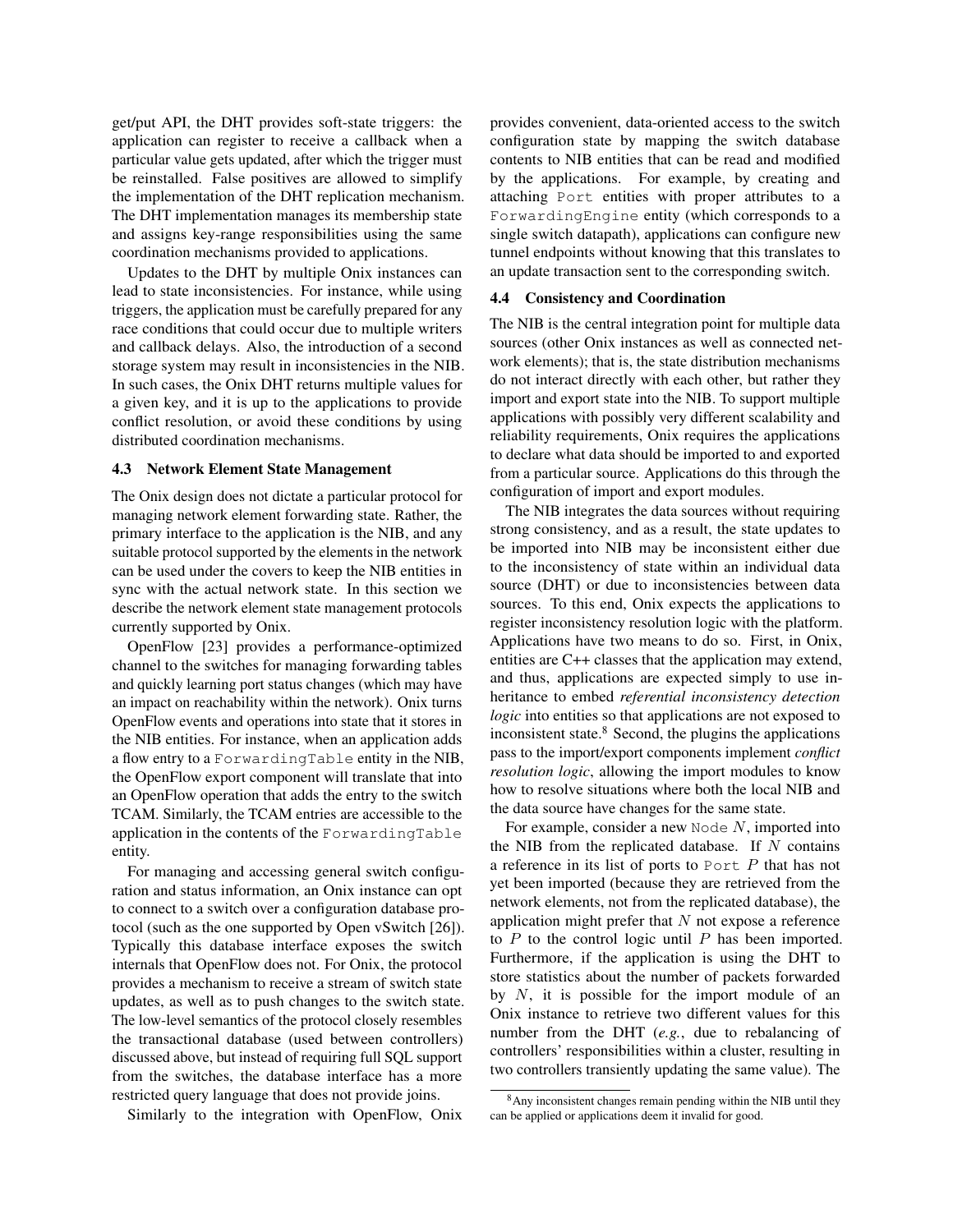application's conflict resolution logic must reconcile these values, storing only one into the NIB and back out to the DHT.

This leaves the application with a consistent topology data model. However, the application still needs to react to Onix instance failures and use the provided coordination mechanisms to determine which instances are responsible for different portions of the NIB. As these responsibilities shift within the cluster, the application must instruct the corresponding import and export modules to adjust their behaviors.

For coordination, Onix embeds Zookeeper [\[19\]](#page-13-18) and provides applications with an object-oriented API to its filesystem-like hierarchical namespace, convenient for realizing distributed algorithms for consensus, group membership, and failure detection. While some applications may prefer to use Zookeeper's services directly to store persistent configuration state instead of the transactional database, for most the object size limitations of Zookeeper and convenience of accessing the configuration state directly through the NIB are a reason to favor the transactional database.

# 5 Implementation

Onix consists of roughly 150,000 lines of C++ and integrates a number of third party libraries. At its simplest, Onix is a harness which contains logic for communicating with the network elements, aggregating that information into the NIB, and providing a framework in which application programmers can write a management application.

A single Onix instance can run across multiple processes, each implemented using a different programming language, if necessary. Processes are interconnected using the same RPC system that Onix instances can use among themselves, but instead of running over TCP/IP it runs over local IPC connections. In this model, supporting a new programming language becomes a matter of writing a few thousand lines of integration code, typically in the new language itself. Onix currently supports C++, Python, and Java.

Independent of the programming language, all software modules in Onix are written as loosely-coupled components, which can be replaced with others without recompiling Onix as long as the component's binary interface remains the same. Components can be loaded and unloaded dynamically and designers can express dependencies between components to ensure they are loaded and unloaded in the proper order.

### <span id="page-8-0"></span>6 Applications

In this section, we discuss some applications currently being built on top of Onix. In keeping with the focus of the paper, we limit the applications discussed to those that are being developed for production environments. We believe the range of functionality they cover demonstrates the generality of the platform. Table [2](#page-9-0) lists the ways in which these applications stress the various Onix features.

Ethane. For enterprise networks, we have built a network management application similar to Ethane [\[5\]](#page-13-6) to enforce network security policies. Using the Flow-based Management Language (FML) [\[18\]](#page-13-21) network administrators can declare security policies in a centralized fashion using high-level names instead of network-level addresses and identifiers. The application processes the first packet of every flow obtained from the first hop switch: it tracks hosts' current locations, applies the security policies, and if the flow is approved, sets up the forwarding state for the flow through the network to the destination host. The link state of the network is discovered through LLDP messages sent by Onix instances as each switch connects.

Since the aggregate flow traffic of a large network can easily exceed the capacity of a single server, large-scale deployment of our implementation, it requires multiple Onix instances to partition the flow processing. Further, having Onix on the flow-setup path makes failover between multiple instances particularly important.

Partitioning the flow-processing state requires that all controllers be able to set up paths in the network, end to end. Therefore, each Onix instance needs to know the location of all end-points as well as the link state of the network. However, it is not particularly important that this information be strongly consistent between controllers. At worst, a flow is routed to an old location of the host over a failed link, which is impossible to avoid during network element failures. It is also unnecessary for the link state to be persistent, since this information is obtained dynamically. Therefore, the controllers can use the DHT for storing link-state, which allows tens of thousands of updates per second (see Section [7\)](#page-10-0).

Distributed Virtual Switch (DVS). In virtualized enterprise network environments, the network edge consists of virtual, software-based L2 switch appliances within hypervisors instead of physical network switches [\[26\]](#page-13-20). It is not uncommon for virtual deployments (especially in cloud-hosting providers) to consist of tens of VMs per server, and to have hundreds, thousands or tens of thousands of VMs in total. These environments can also be highly dynamic, such that VMs are added, deleted and migrated on the fly.

To cope with such environments, the concept of a distributed virtual switch (DVS) has arisen [\[33\]](#page-13-22). A DVS roughly operates as follows. It provides a logical switch abstraction over which policies (*e.g.*, policing, QoS, ACLs) are declared over the logical switch ports. These ports are bound to virtual machines through integration with the hypervisor. As the machines come and go and move around the network, the DVS ensures that the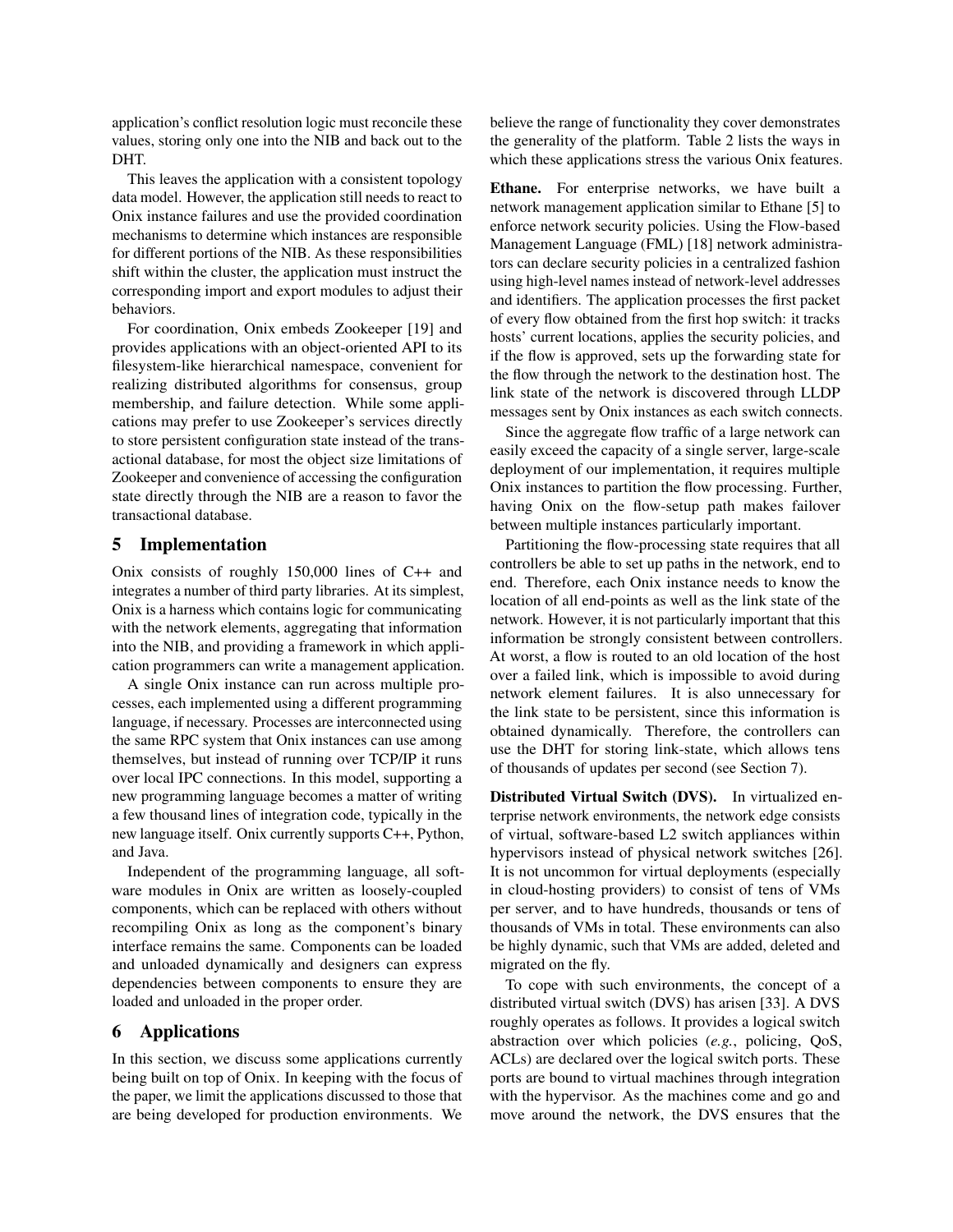<span id="page-9-0"></span>

| <b>Control Logic</b>                | <b>Flow Setup</b> | <b>Distribution Availability</b> | <b>Integration</b> |
|-------------------------------------|-------------------|----------------------------------|--------------------|
| Ethane                              |                   |                                  |                    |
| Distributed virtual switch          |                   |                                  |                    |
| Multi-tenant virtualized datacenter |                   |                                  |                    |
| Scale-out carrier-grade IP router   |                   |                                  |                    |

Table 2: Aspects of Onix especially stressed by deployed control logic applications.

policies follow the VMs and therefore do not have to be reconfigured manually; to this end, the DVS integrates to the host virtualization platform.

Thus, when operating as part of a DVS application, Onix is not involved in forwarding plane flow setup, but only invoked when VMs are created, destroyed, or migrated. Hypervisors are organized as pools consisting of a reasonably small number of hypervisors and VMs typically do not migrate across pools; and therefore, the control logic can easily partition itself according to these pools. A single Onix instance then handles all the hypervisors of a single pool. All the switch configuration state is persisted to the transactional database, whereas all VM locations are not shared between Onix instances.

If an Onix instance goes down, the network can still operate. However, VM dynamics will no longer be allowed. Therefore, high availability in such an environment is less critical than in the Ethane environment described previously, in which an Onix crash would render the network inoperable to new flows. In our DVS application, for simplicity reasons reliability is achieved through a cold standby prepared to boot in a failure condition.

Multi-tenant virtualized data centers. Multi-tenant environments exacerbate the problems described in the context of the previous application. The problem statement is similar, however: in addition to handling end-host dynamics, the network must also enforce both addressing and resource isolation between tenant networks. Tenant networks may have, for example, overlapping MAC or IP addresses, and may run over the same physical infrastructure.

We have developed an application on top of Onix which allows the creation of tenant-specific L2 networks. These networks provide a standard Ethernet service model and can be configured independently of each other and can span physical network subnets.

The control logic isolates tenant networks by encapsulating tenants' packets at the edge, before they enter the physical network, and decapsulating them when they either enter another hypervisor or are released to the Internet. For each tenant virtual network, the control logic establishes tunnels pair-wise between all the hypervisors running VMs attached to the tenant virtual network. As

a result, the number of required tunnels is  $O(N^2)$ , and thus, with potentially tens of thousands of VMs per tenant network, the state for just tunnels may grow beyond the capacity of a single Onix instance, not to mention that the switch connections can be equally numerous.<sup>[9](#page-9-1)</sup>

Therefore, the control logic partitions the tenant network so that multiple Onix instances share responsibility for the network. A single Onix instance manages only a subset of hypervisors, but publishes the tunnel end-point information over the DHT so any other instances needing to set up a tunnel involving one of those hypervisors can configure the DHT import module to load the relevant information into the NIB. The tunnels themselves are stateless, and thus, multiple hypervisors can send traffic to a single receiving tunnel end-point.

Scale-out carrier-grade IP router. We are currently considering a design to create a scale-out BGP router using commodity switching components as the forwarding plane. This project is still in the design phase, but we include it here to demonstrate how Onix can be used with traditional network control logic.

In our design, Onix provides the "glue" between the physical hardware (a collection of commodity switches) and the control plane (an open source BGP stack). Onix is therefore responsible for aggregating the disparate hardware devices and presenting them to the control logic as a single forwarding plane, consisting of an L2/L3 table, and a set of ports. Onix is also responsible for translating the RIB, as calculated by the BGP stack, into flow entries across the cluster of commodity switches.

In essence, Onix will provide the logic to build a scaleout chassis from the switches. The backplane of the chassis is realized through the use of multiple connections and multi-pathing between the switches, and individual switches act as line-cards. If a single switch fails, Onix will alert the routing stack that the associated ports on the full chassis have gone offline. However, this should not affect the other switches within the cluster.

The control traffic from the network (*e.g.*, BGP or IGP traffic) is forwarded from the switches to Onix, which annotates it with the correct logical switch port and forwards it to the routing stack. Because only a handful of

<span id="page-9-1"></span> $9^9$ The VMs of a single tenant are not likely to share physical servers to avoid fate-sharing in hardware failure conditions.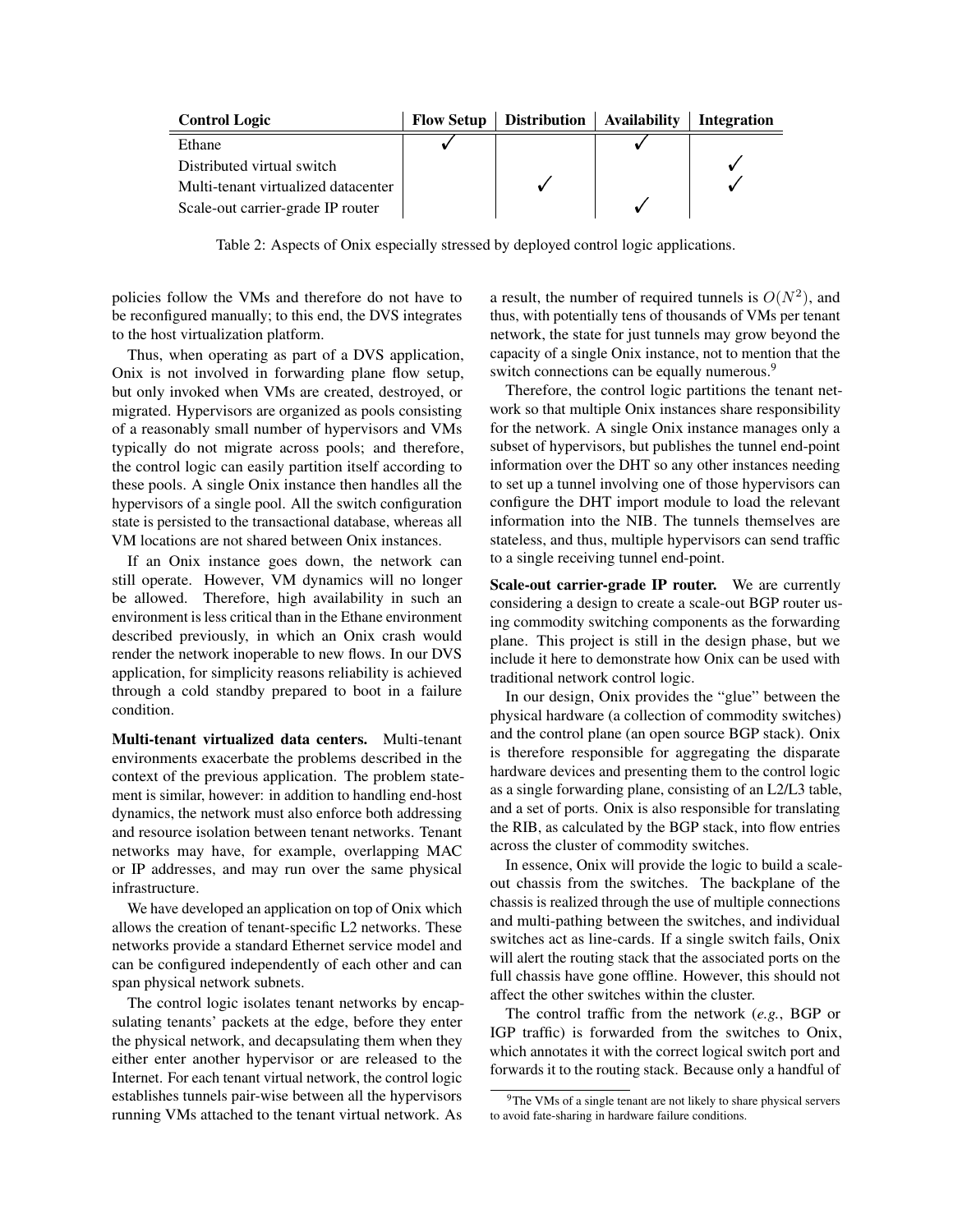<span id="page-10-1"></span>

Figure 3: Attribute modification throughput as the number of listeners attached to the NIB increases.

<span id="page-10-2"></span>

Figure 4: Memory usage as the number of NIB entities increases.

switches are used, the memory and processing demands of this applications are relatively modest. A single Onix instance with an active failover (on which the hardware configuration state is persistent) is sufficient for even very large deployments. This application is discussed in more detail in [\[7\]](#page-13-23).

# <span id="page-10-0"></span>7 Evaluation

In this section, we evaluate Onix in two ways: with micro-benchmarks, designed to test Onix's performance as a general platform, and with end-to-end performance measurements of an in-development Onix application in a test environment.

### 7.1 Scalability Micro-Benchmarks

Single-node performance. We first benchmark three key scalability-related aspects of a single Onix instance: throughput of the NIB, memory usage of the NIB, and bandwidth in the presence of many connections.

The NIB is the focal point of the API, and the performance of an application will depend on the capacity the NIB has for processing updates and notifying listeners. To measure this throughput, we ran a micro-benchmark where an application repeatedly acquired exclusive access to the NIB (by its cooperative thread acquiring the CPU), modified integer attributes of an entity (which triggers immediate notification of any registered listeners), and then released NIB access. In this test, none of the listeners acted on the notifications of NIB changes they received. Figure [3](#page-10-1) contains the results. With only a single attribute modification, this micro-benchmark essentially becomes

<span id="page-10-3"></span>

Figure 5: Number of 64-byte packets forwarded per second by a single Onix node, as the # of switch connections increases.

a benchmark for our threading library, as acquiring exclusive access to the NIB translates to a context switch. As the number of modified attributes between context switches increases, the effective throughput increases because the modifications involve only a short, fine-tuned code path through the NIB to the listeners.

Onix NIB entities provide convenient state access for the application as well as for import and export modules. The NIB must thus be able to handle a large number of entries without excessive memory usage. Figure [4](#page-10-2) displays the results of measuring the total memory consumption of the C++ process holding the NIB while varying both network topology size and the number of attributes per entity. Each attribute in this test is 16 bytes (on average), with an 8-byte attribute identifier (plus C++ string overhead); in addition, Onix uses a map to store attributes (for indexing purposes) that reserves memory in discrete chunks. A zero-attribute entity, including the overhead of storing and indexing it in the NIB, consumes 191 bytes. The results in Figure [4](#page-10-2) suggest a single Onix instance (on a servergrade machine) can easily handle networks of millions of entities. As entities include more attributes, their sizes increase proportionally.

Each Onix instance has to connect to the switches it manages. To stress this interface, we connected a (software) switch cloud to a single Onix instance and ran an application that, after receiving a 64-byte packet from a random switch, made a forwarding decision without updating the switch's forwarding tables. That is, the application sent the packet back to the switch with forwarding directions for that packet alone. Because of the application's simplicity, the test effectively benchmarks the performance of our OpenFlow stack, which has the same code path for both packets and network events (such as port events). Figure [5](#page-10-3) shows the stack can perform well (forwarding over one hundred thousand packets per second), with up to roughly one thousand concurrent connections. We have not yet optimized our implementation in this regard, and the results highlight a known limitation of our threading library, which forces the OpenFlow protocol stack to do more threading context switches as the number of connections increases. Bumps in the graph are due to the operating system scheduling the controller process over multiple CPU cores.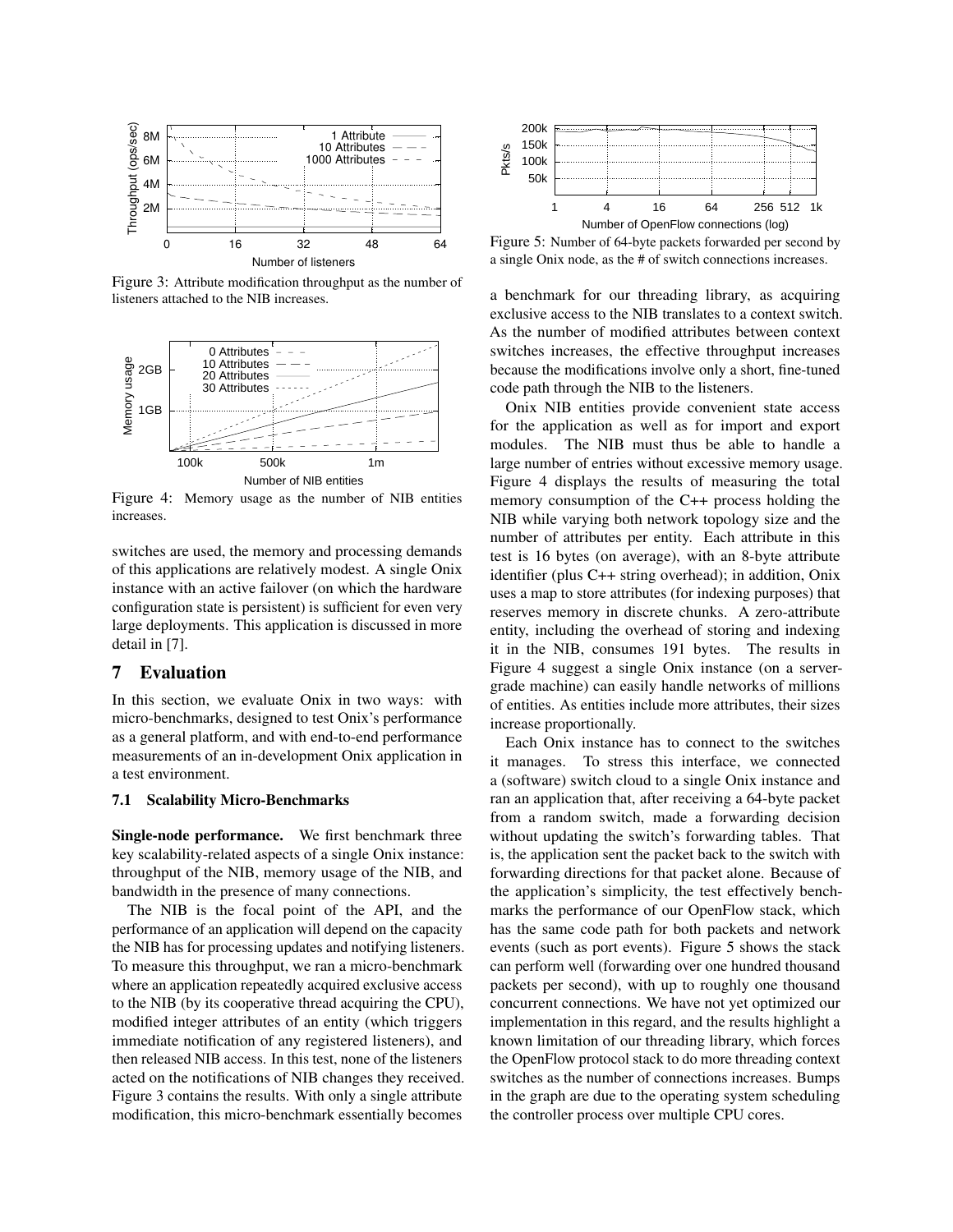<span id="page-11-0"></span>

Figure 6: RPC calls per second processed by a single Onix node, as the size of the RPC request-response pair increases.

<span id="page-11-2"></span>

Figure 7: A CDF showing the latency of updating a DHT value at one node, and for that update to be fetched by another node in a 5-node network.

Multi-node performance. Onix instances use three mechanisms to cooperate: two state update dissemination mechanisms (the DHT and the replicated, transactional database) and the Zookeeper coordination mechanism. Zookeeper's performance has been studied elsewhere [\[19\]](#page-13-18), so we focus on the DHT and replicated database.

The throughput of our memory-based DHT is effectively limited by the Onix RPC stack. Figure [6](#page-11-0) shows the call throughput between an Onix instance acting as an RPC client, and another acting as an RPC server, with the client pipelining requests to compensate for network latency. The DHT performance can then be seen as the RPC performance divided by the replication factor. While a single value update may result in both a notification call and subsequent get calls from each Onix instance having an interest in the value, the high RPC throughput still shows our DHT to be capable of handling very dynamic network state. For example, if you assume that an application fully replicates the NIB to 5 Onix instances, then each NIB update will result in 22 RPC request-response pairs (2 to store two copies of the data in the DHT, 2∗5 to notify all instances of the update, and 2∗5 for all instances to fetch the new value from both replicas and reinstall their triggers). Given the results in Figure [6,](#page-11-0) this implies that the application, in aggregate, can handle 24,000 small DHT value updates per second. In a real deployment this might translate, for example, to updating a load attribute on 24,000 link entities every second – a fairly ambitious scale for any physical network that is controlled by just five Onix instances. Applications can use aggregation and NIB partitioning to scale further.

Our replicated transactional database is not optimized for throughput. However, its performance has not yet become a bottleneck due to the relatively static nature

<span id="page-11-1"></span>

| <b>Oueries/trans</b> | 10            | 20 | 50    | 100   |
|----------------------|---------------|----|-------|-------|
| Queries/s            | $331.9$ 520.1 |    | 541.7 | 494.4 |

Table 3: The throughput of Onix's replicated database.

of the data it stores. Table [3](#page-11-1) shows the throughput for different query batching sizes (1/3 of queries are INSERTs, and 2/3 are SELECTs) in a 5-node replicated database. If the application stores its port inventory in the replicated database, for example, without any batching it can process 17 port additions and removals per second, along with about 6.5 queries per second from each node about the existence of ports  $(17 + 6.5 * 5 \sim 49.7)$ .

#### 7.2 Reliability Micro-Benchmarks

A primary consideration for production deployments is reliability in the face of failures. We now consider the three failure modes a control application needs to handle: link failures, switch failures, and Onix instance failures. Finally, we consider the perceived network communication failure time with an Onix application.

Link and switch failures. Onix instances monitor their connections to switches using aggressive keepalives. Similarly, switches monitor their links (and tunnels) using hardware-based probing (such as 802.1ag CFM [\[1\]](#page-13-24)). Both of these can be fine-tuned to meet application requirements.

Once a link or switch failure is reported to the control application, the latencies involved in disseminating the failure-related state updates throughout the Onix cluster become essential; they define the absolute minimum time the control application will take to react to the failure *throughout* the network.

Figure [7](#page-11-2) shows the latencies of DHT value propagation in a 5-node, LAN-connected network. However, once the controllers are more distant from each other in the network, the DHT's pull-based approach begins to introduce additional latencies compared to the ideal pushbased methods common in distributed network protocols today. Also, the new value being put to the DHT may be placed on an Onix instance not on the physical path between the instance updating the value and the one interested in the new value. Thus, in the worst case, a state update may take four times as long as it takes to push the value (one hop to put the new value, one to notify an interested Onix instance, and two to get the new value).

In practice, however, this overhead tends not to impact network performance, because practical availability requirements for production traffic require the control application to prepare for switch and link failures proactively by using backup paths.

Onix instance failures. The application has to detect failed Onix instances and then reconfigure responsibilities within the Onix cluster. For this, applications rely on the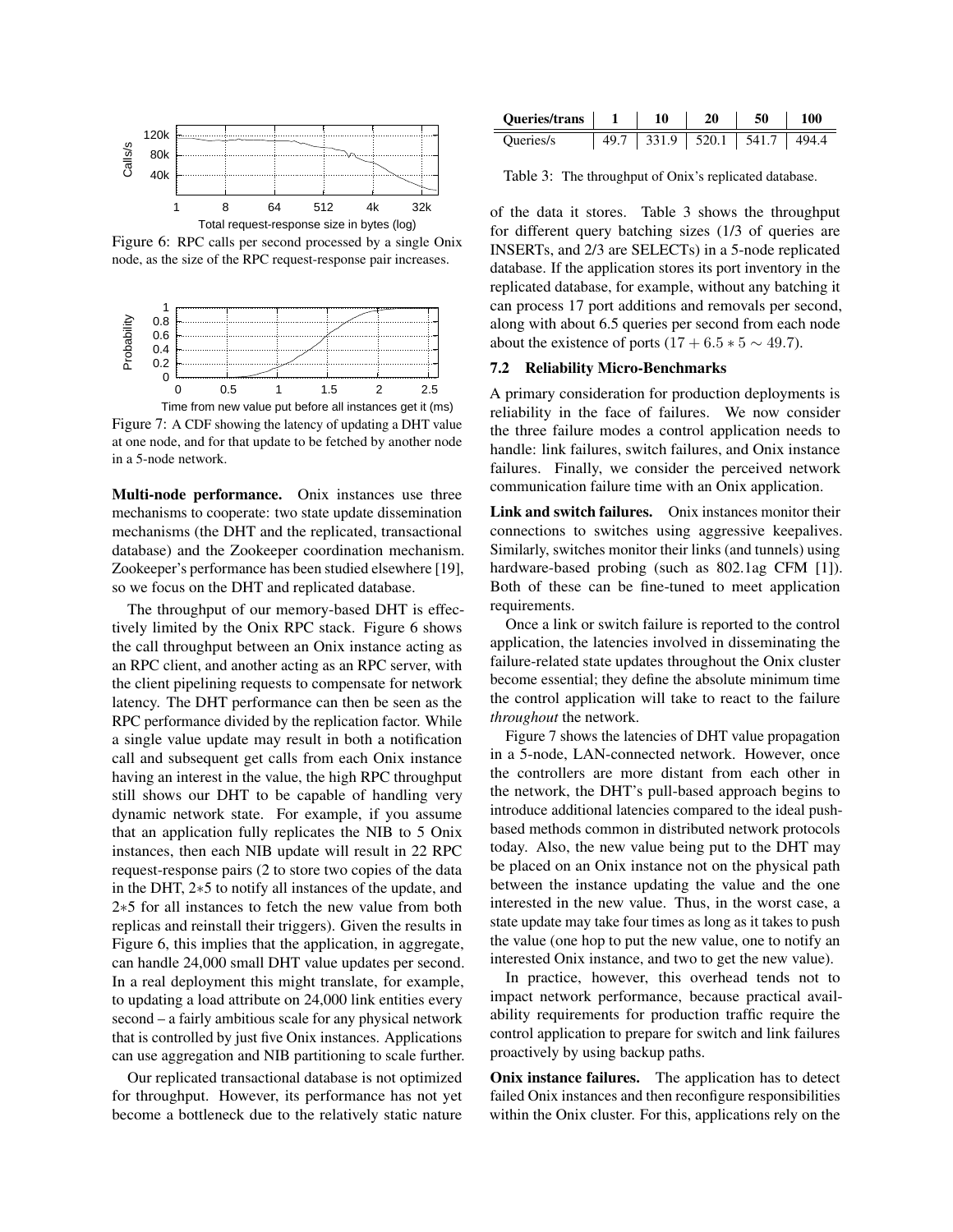<span id="page-12-0"></span>

Figure 8: A CDF of the perceived communication disruption time between two hosts when an intermediate switch fails. These measurements include the one-second (application-configurable) keepalive timeout used by Onix. The hosts measure the disruption time by sending a ping every 10 ms and counting the number of missed replies.

Zookeeper coordination facilities provided by Onix. As with its throughput, we refer the reader to a previous study [\[19\]](#page-13-18) for details.

Application test. Onix is currently being used by a number of organizations as the platform for building commercial applications. While scaling work and testing is ongoing, applications have managed networks of up to 64 switches with a single Onix instance, and Onix has been tested in clusters of up to 5 instances.

We now measure the end-to-end failure reaction time of the multi-tenant virtualized data center application (Section [6\)](#page-8-0). The core of the application is a set of tunnels creating an L2 overlay. If a switch hosting a tunnel fails, the application must patch up the network quickly to ensure continued connectivity withing the overlay.

Figure [8](#page-12-0) shows how quickly the application can create new tunnels to reestablish the connectivity between hosts when a switch hosting a tunnel fails. The measured time includes the time for Onix to detect the switch failure, and for the application to decide on a new switch to host the tunnel, create the new tunnel endpoints, and update the switch forwarding tables. The figure shows the median disruption for the host-to-host communication is 1120 ms. Given the configured one-second switch failure detection time, this suggests it takes Onix 120 ms to repair the tunnel once the failure has been detected. Although this application is unoptimized, we believe these results hold promise that a complete application on Onix can achieve reactive properties on par with traditional routing implementations.

# 8 Related Work

As mentioned in Section [1,](#page-0-3) Onix descends from a long line of work in which the control plane is separated from the dataplane [\[3](#page-13-4)[–6,](#page-13-5) [15,](#page-13-3) [16,](#page-13-7) [23\]](#page-13-9), but Onix's focus on being a production-quality control platform for large-scale networks led us to focus more on reliability, scalability, and generality than previous systems. Ours is not the first system to consider network control as a distributed systems problem [\[10,](#page-13-25) [20\]](#page-13-26), although we do not anticipate the need to run our platform on end-hosts, due to the flexibility of merchant silicon and other efforts to generalize the forwarding plane [\[23\]](#page-13-9), and the rapid increase in power of commodity servers.

An orthogonal line of research focuses on offering network developers an extensible forwarding plane (*e.g.*, RouteBricks [\[11\]](#page-13-27), Click [\[22\]](#page-13-28) and XORP [\[17\]](#page-13-29)); Onix is complementary to these systems in offering an extensible control plane. Similarly, Onix can be the platform for flexible data center network architectures such as SEATTLE [\[21\]](#page-13-1), VL2 [\[14\]](#page-13-30) and Portland [\[25\]](#page-13-31) to manage large data centers. This was explored somewhat in [\[30\]](#page-13-32).

Other recent work [\[34\]](#page-13-33) reduces the load of a centralized controller by distributing network state amongst switches. Onix focuses on the problem of providing generic distributed state management APIs at the controller, instead of focusing on a particular approach to scale. We view this work as distinct but compatible, as this technique could be implemented within Onix.

Onix also follows the path of many earlier distributed systems that rely on applications' help to relax consistency requirements in order to improve the efficiency of state replication. Bayou [\[31\]](#page-13-17), PRACTI [\[2\]](#page-13-14), WheelFS [\[29\]](#page-13-16) and PNUTS [\[8\]](#page-13-15) are examples of such systems.

# 9 Conclusion

The SDN paradigm uses the control platform to simplify network control implementations. Rather than forcing developers to deal directly with the details of the physical infrastructure, the control platform handles the lowerlevel issues and allows developers to program their control logic on a high-level API. In so doing, Onix essentially turns networking problems into distributed systems problem, resolvable by concepts and paradigms familiar for distributed systems developers.

However, this paper is not about the *ideology* of SDN, but about its *implementation*. The crucial enabler of this approach is the control platform, and in this paper we present Onix as an existence proof that such control platforms are feasible. In fact, Onix required no novel mechanisms, but instead involves only the judicious use of standard distributed system design practices.

What we should make clear, however, is that Onix does not, by itself, solve all the problems of network management. The designers of management applications still have to understand the scalability implications of their design. Onix provides general tools for managing state, but it does not magically make problems of scale and consistency disappear. We are still learning how to build control logic on the Onix API, but in the examples we have encountered so far management applications are far easier to build with Onix than without it.